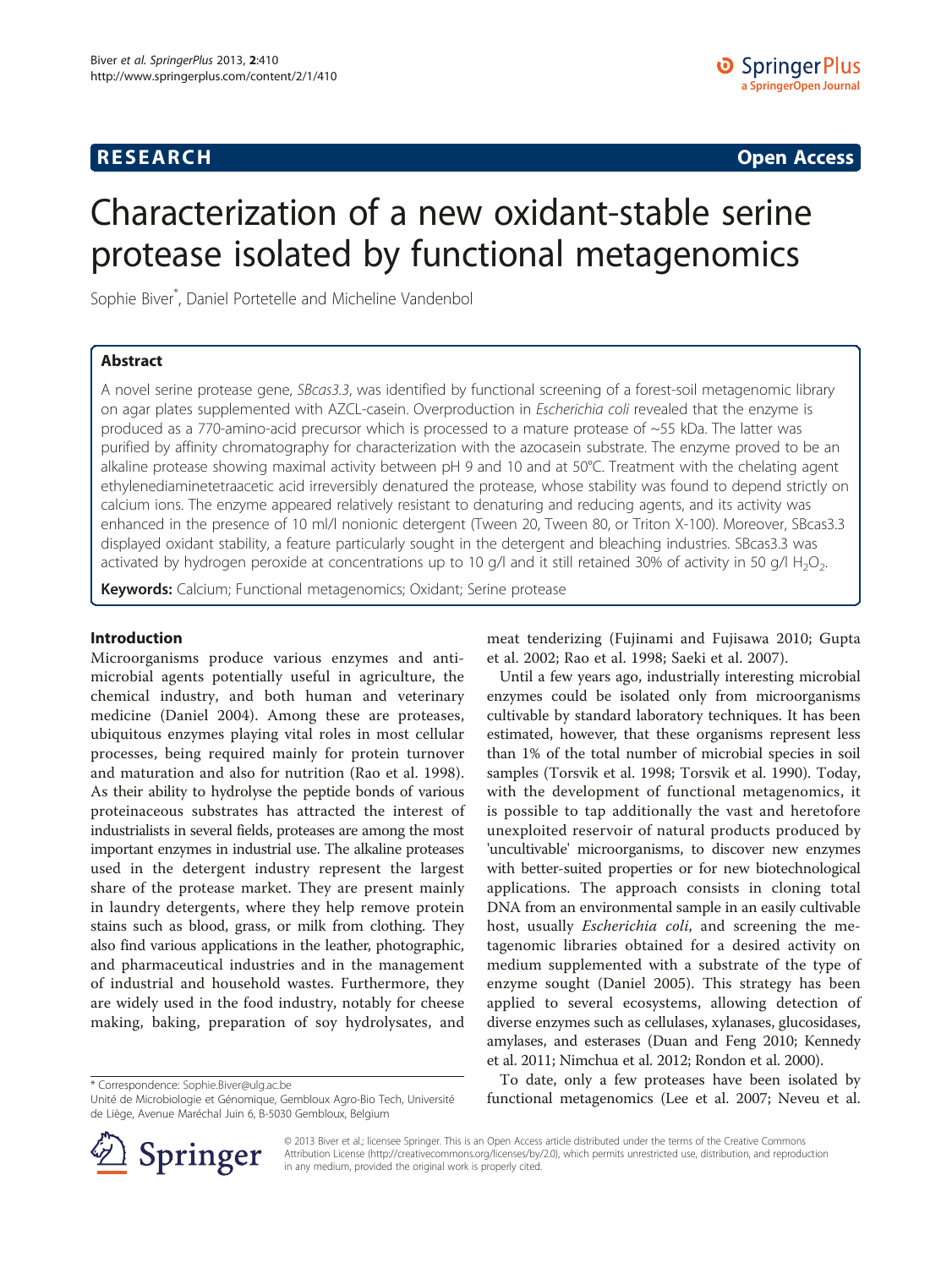[2011](#page-8-0); Pushpam et al. [2011](#page-8-0)). Here, a forest-soil library previously screened with success for lipolytic and antimicrobial activities was used to search for new proteases. This has led to isolation of a new alkaline serine protease, which we have purified and biochemically characterized.

#### Results

#### Identification of a new protease gene by functional screening

Two forest-soil metagenomic libraries were screened in Escherichia coli to find new interesting proteolytic activities. Both plasmid libraries, differing only in their average insert size (7 and 12 kb), had been successfully screened for lipolytic (Biver and Vandenbol [2013](#page-8-0)) and antimicrobial activities (Biver et al. [2013\)](#page-8-0). Further analysis of the small-insert library allowed us to identify one positive clone on agar plates supplemented with 1 g/l AZCL-casein. Casein hydrolysis was not observed after the 2-day incubation at 37°C, but appeared after about a week of additional incubation at room temperature  $(-22^{\circ}C)$ . Sequence analysis of the 3,889-bp insert (62%) GC) responsible for the proteolytic activity revealed an open reading frame of 2,310 bp (770 amino acids) showing homology to various serine proteases. The new enzyme, named SBcas3.3, was most similar (69% similarity, 54% amino acid identity over 770 aa) to an uncharacterized protease of Desulfobacter postgatei 2ac9 (ZP\_10168560.1).

A BlastP search against the MEROPS peptidase database (Rawlings et al. [2012\)](#page-9-0) revealed that SBcas3.3 belongs to the S8A subfamily of serine proteases (Figure 1), a vast group of enzymes related to subtilisin Carlsberg, an endopeptidase of Bacillus licheniformis. These enzymes are characterized by the active site residues (D, H, S; D291, H342, S584 for SBcas3.3) located in the motifs D-(T/S)-G, H-G-T-H, and G-T-S-M-A-X-P. Within this subfamily, the biochemically characterized protease to which SBcas3.3 is most similar (49% similarity, 33% identity over 688 aa) is the alkaline protease KP-43



Figure 1 Neighbour-joining tree built with SBcas3.3 and members of the S8A subfamily of serine proteases. Members of the S8 family of serine proteases (also known as the subtilase family) have been classified into six groups: subtilisin, thermitase, proteinase K, lantibiotic peptidase, pyrolysin (grouped into the S8A subfamily in the MEROPS database) and kexin (S8B subfamily, not shown on this figure) (Siezen and Leunissen [1997](#page-9-0)). Subtilisins have been further classified into six subfamilies, namely true subtilisins, high-alkaline proteases, intracellular proteases, phylogenetically intermediate subtilisins between true subtilisins and high-alkaline proteases, high-molecular-mass subtilisins, and oxidant-stable proteases. The phylogenetic analysis shown here was done with SBcas3.3, the protease to which SBcas3.3 is the most similar (ZP\_10168560: regulatory P domain of subtilisin-like proprotein convertases, Desulfobacter postgatei) and representative members of each of the S8A groups mentioned above, as well as members of the AprX subfamily (Phrommao et al. [2011](#page-8-0)) (a new group whose position inside the S8A protease family is not well defined). The Poisson correction method was used to compute evolutionary distances. The scale bar indicates the number of amino acid substitutions per site. Bootstrap values are expressed as percentages of 1,000 replications and are shown at the nodes. Only bootstrap values higher than 50% are indicated.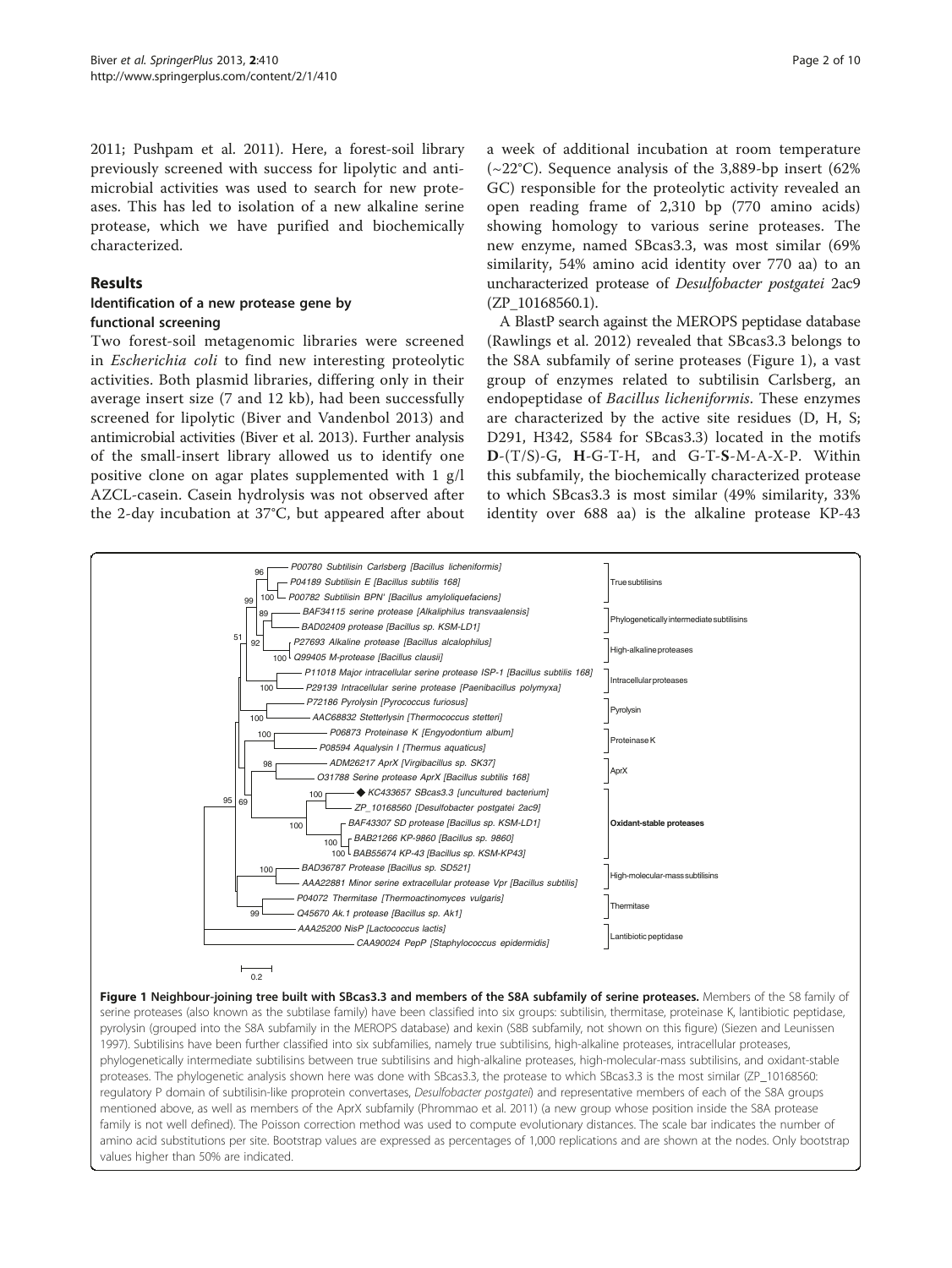isolated from Bacillus sp. strain KSM-KP43 (Saeki et al. [2002\)](#page-9-0) (Figure 2). Unlike most subtilisin-like proteases, KP-43 and its few homologues (MEROPS ID: S08.123) have been shown to be highly resistant to oxidants, which makes them attractive for use in bleach-based detergents (Saeki et al. [2007](#page-9-0)).

#### Protein overproduction in E. coli Rosetta cells

In order to purify the protease, its coding sequence was cloned in fusion with a sequence encoding a C-terminal His-tag in the IPTG-inducible pET-30b(+) vector allowing overexpression in E. coli. After induction for 16 h at 37°C, the bacteria were harvested and lysed to extract soluble and insoluble proteins, which were then analysed by SDS-PAGE, together with the cell culture supernatants (data not shown). The proteolytic activity of each collected fraction was evaluated at several pH values (4–10) and temperatures (4-50°C) (data not shown). SBcas3.3 was found exclusively in the insoluble fraction, as an inactive protein migrating as a single band corresponding to a molecular mass of  $\sim 80$  kDa, close to its theoretical molecular mass of 83 kDa (Figure [3a](#page-3-0)). When cells were grown at lower temperatures (30, 25, or 16°C) in an attempt to reduce inclusion body formation, the 80-kDa band disappeared in favour of two smaller fragments of approximately 27 and 55 kDa (Figure [3a](#page-3-0)). Although the protein was cleaved and also found exclusively in the insoluble fraction, it was active since proteolytic activity was observed between pH 6 and 10 (optimal pH  $\sim$ 9) at temperatures below 37°C (maximal activity around 25°C). As western blot

its catalytic domain released after autocatalytic cleavage.

analysis with anti-His-tag antibodies revealed that only the 55-kDa fragment contains the C-terminal His-tag (data not shown), it was tempting to speculate that the 27-kDa fragment might be the prodomain of SBcas3.3, the two fragments of the protein resulting probably from an autocatalytic cleavage required for protease maturation. Many proteases are synthesized as larger, inactive precursors or (pre)proproteins, whose prodomains function as dedicated intramolecular chaperones and sometimes also as potent protease inhibitors regulating precise activation of their cognate catalytic domains (Shinde and Thomas [2011\)](#page-9-0). The prodomains are most often cleaved, usually by self-processing, after proper folding of the catalytic regions. The pro-regions are generally less conserved than the catalytic part and often contain a very high proportion of basic amino acids, a feature frequently encountered in both interand intramolecular chaperones (Winther and Sorensen [1991](#page-9-0)). Sequence comparisons between SBcas3.3 and the well-studied KP-43 preproprotease (Nonaka et al. [2004](#page-8-0)) suggested that the observed cleavage might indeed result from autocatalytic maturation of a proprotein composed of the conserved catalytic domain  $(-510 \text{ aa})$ and a relatively large, non-conserved, prodomain  $(\sim 260$ aa) probably assisting proper folding of SBcas3.3 (Figure 2). The prodomain shows the typical abundance of basic amino acids (theoretical pI for the first 260 aa:  $~10.9$ ; for the last 510 aa:  $~5.8$ ).

To see if the prodomain is indispensable for protease activity, we produced two N-truncated proteins (cas516 and cas560), one lacking the first 254 amino acids ( $\sim$  the

| $KP-43$             | SBcas3.3 MARVLKVFGSAEERKOLAAKHKLLADYDAFTLLEVADOHAKRVARSHLVEDITOOYRLPIGDTVADTROPRITARGVARP<br>---------MRKKKKVFLSVLSAAAILSTVALSNPSAGGARNFDLDFKGIOTTTDAKGFSKOGOTGAAAFLVESENVKLP                                                                                                   | 80<br>71 |
|---------------------|---------------------------------------------------------------------------------------------------------------------------------------------------------------------------------------------------------------------------------------------------------------------------------|----------|
| $KP-43$             | SBcas3.3 HRAYEGVKSPGPGRHHYVVOFVGPIKKAWLTRVRKAGGEPRVPYEGFAYVWRMDKKALAAVAALPVWRWVGHLPASARVA 160<br>KGLOKKLETVPANNKLHIIOFNGPILEETKOOLEKTGAKILDYIPDYAYIVEYEGDVKSATSTIEHV------------ 138                                                                                            |          |
| $KP-43$             | SBcas3.3 AGTRRRTEGGRRARAIEATVPRTOIRPGVYTVOFFGPDDLSKGLSSVRKLGFKILDRPHDPRLLIVESOKPEASREGOLD 240<br>-------------ESVEPYLPIYRIDPOLFTK---GASELVKAVALDTKO----------------KNKEVOLRGIEOIA 186                                                                                           |          |
| $KP-43$             | SBcas3.3 RLAAVHGVREVRERAIKRPSNDVSAGLMGAPVVMGAGENLSGEGEIICVCDTGLDTG-DPATIHPDFSGRIEAIRSFPIT 319<br>QFAISNDVLYITAKPEYKVMNDVARGIVKADVAQSS-YGLYGQGQIVAVADTGLDTGRNDSSMHEAFRGKITALYALGRT 265<br>Preprodomain > Catalytic domain                                                        |          |
| $KP-43$             | SBcas3.3 PDFAPFVNNPGANDGASDRDSGHGTHVSGSVLGDGTSSAGLTGLAGPIRGLSHKARLVFOATEOEIDWKNPADEORYGRF 399<br>-------------NNANDTNGHGTHVAGSVLGNGSTN---------KGMAPOANLVFOSIMDSGGG----------- 309                                                                                              |          |
| $KP-43$             | SBcas3.3 LLAGIPTDLAVLLODAYSRGARIHSNSWGGGDPGAYDAMCEOLDRFVWOHKDMCVLFAAGNDGTDODGDGVINPMSVTSP 479<br>-LGGLPSNLOTLFSOAYSAGARIHTNSWGAAVNGAYTTDSRNVDDYVRKN-DMTILFAAGNEGPNGG--------TISAP 379                                                                                           |          |
| SBcas3.3<br>$KP-43$ | GTAKNCITVGASENDRSEFDAETYGKWWPTDYPAAPYKNGAMADDGGOIVPFSSRGPTADGRFKPDVLAPGTFILSTRST 559<br>GTAKNAITVGATENLRP------------------SFGSYADNINHVAOFSSRGPTKDGRIKPDVMAPGTFILSARSS 439                                                                                                      |          |
| $KP-43$             | SBcas3.3 RIALNNKAWAAFPOSRLYFHMGGTSMATPLTAGAVGLLROYVGKKRVAGGATAALLKALLIASTVRLTVTGPNRVVDNDO 639<br>-LAPDSSFWANHDS--KYAYMGGTSMATPIVAGNVAOLREHFVKNRGIT-PKPSLLKAALIAGAADIGLGYPN----GNO 511                                                                                           |          |
| $KP-43$             | SBcas3.3 GYGLINLASALKPSKSRKLRMHNVSPGLSTGOAWSRTIKVSGSAPLRVVLAYSDFPG-----PALVNNLNLMVTGPDGTR 714<br>GWGRVTLDKSLN------VAYVNESSSLSTSOKATYSFTATAGKPLKISLVWSDAPASTTASVTLVNDLDLVITAPNGTO 585                                                                                           |          |
| $KP-43$             | SBcas3.3 FVGNOPOAGS-VTLDSANNVELVDVPSAASGHWRIDVVGANVPEGPOEFALVIVGRT 770<br>YVGNDFTSPYNDNWDGRNNVENVFINAPOSGTYTIEVOAYNVPVGPOTFSLAIVN-- 640                                                                                                                                         |          |
|                     | Figure 2 Sequence alignment between SBcas3.3 and the KP-43 peptidase of Bacillus sp. strain KSM-KP43 (BAB55674). Conserved<br>residues are shaded in grey. Asterisks: conserved catalytic residues. The vertical bar indicates separation between the preprodomain of KP-43 anc |          |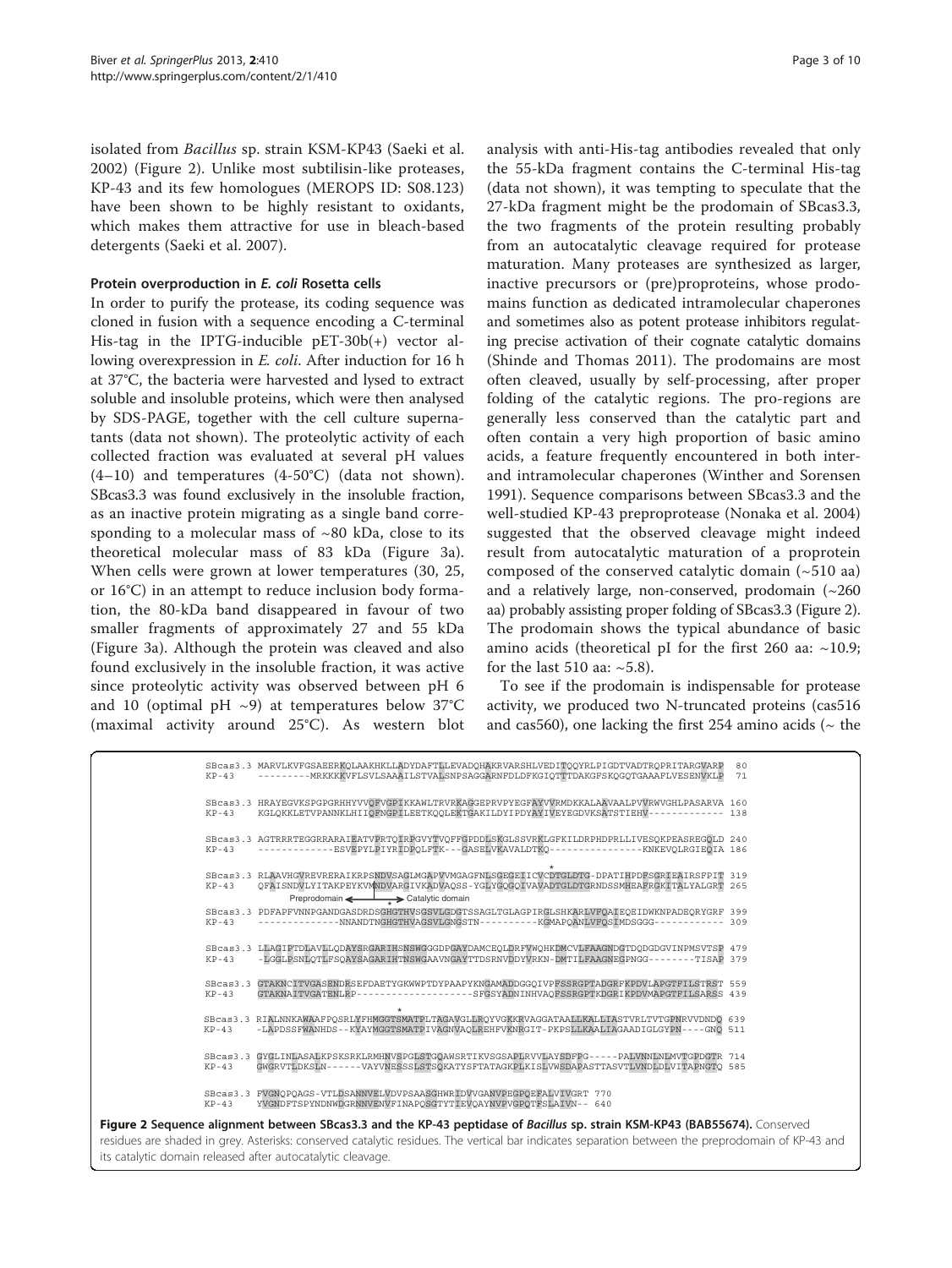<span id="page-3-0"></span>

entire putative prodomain, cas516) and the other, the first 210 (arbitrary chosen, cas560) (Figure 3a), and compared their activities (whole and lysed cells) at several temperatures with that of the whole protease (Additional file [1](#page-8-0)). Only SBcas3.3 was able to hydrolyse the AZCL-casein substrate, but as already stated, no activity was observed when the producing cells were grown at  $\geq 37^{\circ}$ C, or when extracts of cells induced at lower temperature (16, 25, or 30°C) were incubated at  $\geq$ 37°C. SBcas3.3 thus seemed to be a cold-active protease that must be produced with its prodomain to be active and forming inactive inclusion bodies when overproduced at 37°C. We suspected, however, that the apparent low optimal temperature might be due to protein instability at low  $Ca^{2+}$  concentration, since calcium promotes thermal stability of many subtilisin-like proteins (Siezen and Leunissen [1997\)](#page-9-0). To test this possibility, total extracts were prepared from E. coli cells induced at 25°C and their proteolytic activity was tested in the presence of 5 mM additional CaCl<sub>2</sub>. Additional file [1](#page-8-0) shows that the optimal temperature of the mature protease shifted upward, but only when the enzyme was pre-incubated with calcium before transfer to higher temperatures, indicating a very low thermal stability in the absence of a sufficient amount of calcium. This ion might also be required for stability of the unprocessed immature protein, which would explain the formation of inactive inclusion bodies at too-high temperature (37°C). The calcium concentration in the cytosol of E. coli (< 1  $\mu$ M) (Jones et al. [1999](#page-8-0)) is most probably too low to ensure stability of the immature protein, which denatures rapidly and irreversibly at 37°C, while at lower temperatures, its stability is sufficient to allow proper maturation of the enzyme.

#### Protein purification

The mature form of the protease was thus purified by Ni-NTA affinity chromatography with calcium (5 mM) added at all steps. This form of the protein was also found exclusively in the insoluble fraction, whatever the growth conditions tested (various low temperatures and IPTG concentrations, osmotic or heat shock (Blackwell and Horgan [1991;](#page-8-0) Chen et al. [2002](#page-8-0))) As sequence analyses did not suggest that SBcas3.3 is a membrane protein, the protease most probably forms aggregates. We thus tried to solubilize these aggregates with the help of urea and detergents, not too concentrated so as not to denature the protein irreversibly. We tested several buffers containing 0.5 M NaCl and 20 ml/l Triton X-100, with urea at various concentrations (0, 0.5, 1, 1.5, and 2 M). A 2 M NaCl solution was also tested. All solutions tested allowed at least partial solubilization of the protein, but best results were obtained with urea at 1.5 M or more. Protease solubilization was thus carried out with 1.5 M urea and 20 ml/l Triton X-100 in the presence of 0.5 M NaCl.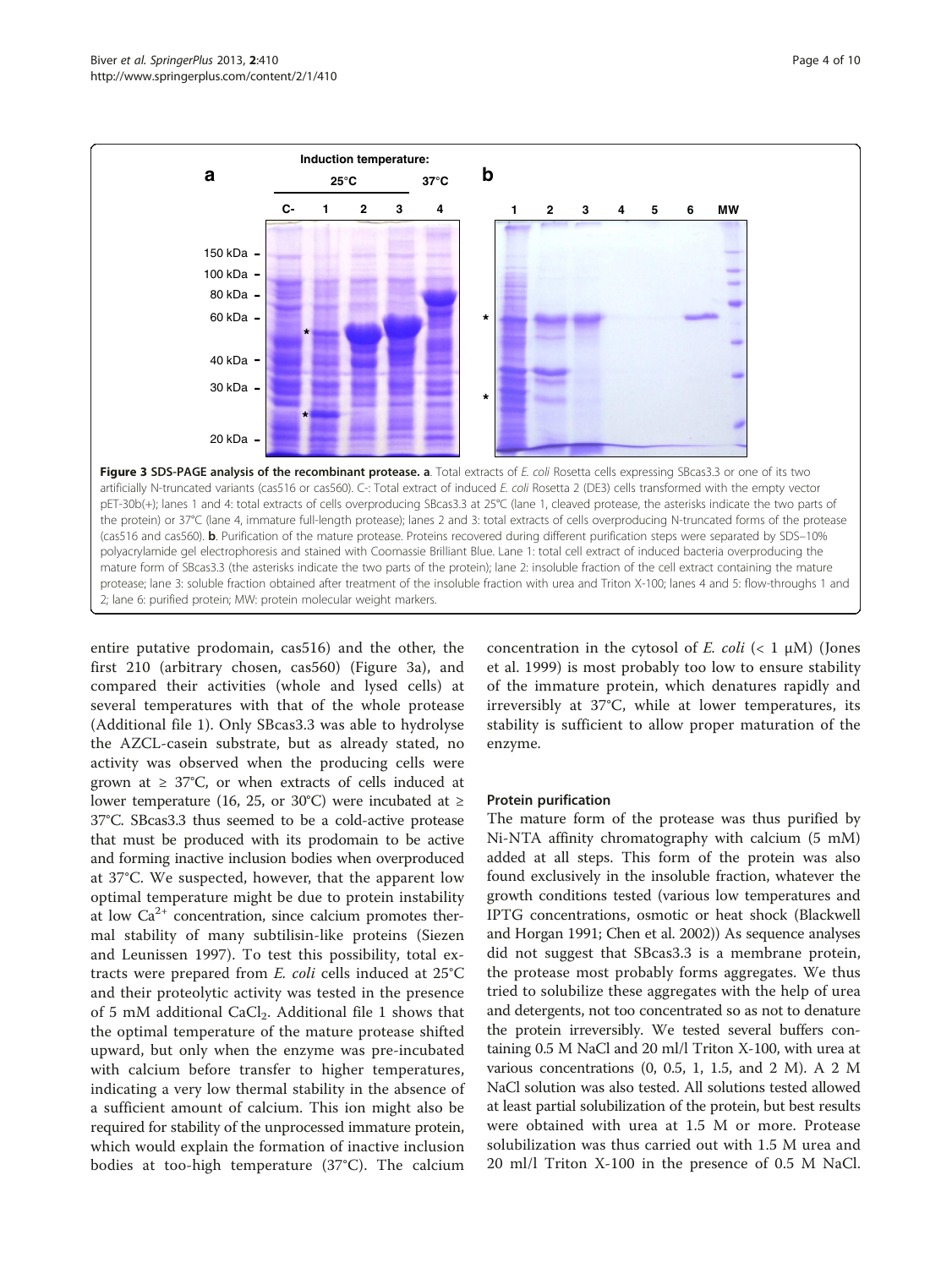SBcas3.3 was next purified according to standard protocols (Figure [3b](#page-3-0)).

#### Biochemical characterization of the purified protease

The pH and temperature preferences of the purified enzyme were evaluated in the presence of 5 mM  $CaCl<sub>2</sub>$ , with azocasein as substrate. The enzyme proved to be an alkaline protease showing maximal activity between pH 9 and 10. It displayed more than 50% activity between pH 7 and 12 and was active across the entire range of temperatures tested (5-70°C), with an optimum near 50°C (Figure 4).

The calcium dependence of SBcas3.3 was quantified by measuring its relative activity in the presence of  $CaCl<sub>2</sub>$  at various concentrations. For this, the enzyme was pre-incubated at 4°C for 30 min with 0.5 to 20 mM  $CaCl<sub>2</sub>$  before activity measurement. At 50 $°C$ , the enzyme activity was maximal at  $~4$  mM Ca<sup>2+</sup>. As compared to this value, its relative activity was  $\sim$ 33, 50, 71, and 92% at 0.5, 1, 2, and 3 mM CaCl<sub>2</sub>, respectively. To differentiate a direct effect of calcium on protease activity from an indirect one due to possible autoproteolysis during the 30-min pre-incubation at low  $Ca^{2+}$  concentration, we transiently removed calcium from the protein by incubation with the chelating agent ethylenediaminetetraacetic acid (EDTA) before estimating its activity in the presence of  $Ca^{2+}$  at optimal concentration. Addition of 5 or 10 mM EDTA completely abolished protease activity even at low temperature, and this inhibition was found to be irreversible, as no activity was recovered after  $CaCl<sub>2</sub>$ repletion. This confirmed our preliminary results obtained with cellular extracts: SBcas3.3 is thus strictly dependent on  $Ca^{2+}$  for its stability.

To estimate the kinetic parameters of SBcas3.3, the Folin-Ciocalteu method was used to perform initial velocity measurements at various casein concentrations. The maximal velocity (Vmax) and Michaelis affinity constant (Km) were then deduced from a Lineweaver-

Burk plot. At its optimal temperature and pH, 1 mg enzyme released 34 μmol tyrosine per min and displayed a Km of 3.8 mg/ml casein.

The ability of the protease to degrade the azocasein substrate was next assayed in reaction mixtures containing various additives (Figure [5\)](#page-5-0). Proteolytic activity was measured after a 30-min pre-incubation with each of the additives. As expected, SBcas3.3 activity was strongly affected by the serine protease inhibitor phenylmethanesulfonyl fluoride (PMSF). On the other hand, the enzyme was relatively resistant to the denaturing agent urea, still retaining 50% activity in 4 M urea. SBcas3.3 also proved highly resistant to the non-ionic detergents Triton X-100, Tween 20, and Tween 80 and was even activated when one of these detergents was present at 10 ml/l. It was not possible to test the effect of the anionic detergent SDS, which precipitates with  $Ca<sup>2+</sup>$ , thus complicating result interpretation. As SBcas3.3 appears related to oxidant-stable proteases, we also tested the effects of reducing agents and oxidants. Interestingly, SBcas3.3 was found to be moderately affected by 5–20 mM dithiothreitol and 2-mercaptoethanol and strongly resistant to high concentrations of hydrogen peroxide. Its activity actually increased when  $H_2O_2$  was added at a concentration up to 10 g/l, and 30% activity was still measurable in 50 g/l  $H_2O_2$  (1.47 M). SBcas3.3 thus displays characteristics of an oxidant-stable protease.

#### **Discussion**

As compared to other enzymes frequently sought by metagenomic approaches, proteases have rarely been found by functional screening. Most analyses have been done at 37°C with skim milk as substrate to detect proteolytic activity (Lee et al. [2007](#page-8-0); Neveu et al. [2011](#page-8-0); Pushpam et al. [2011](#page-8-0)). Here, the agar plates were supplemented with the AZCL-casein substrate from Megazyme and the *E. coli* colonies expressing metagenomic DNA were first incubated at 37°C for 2 days

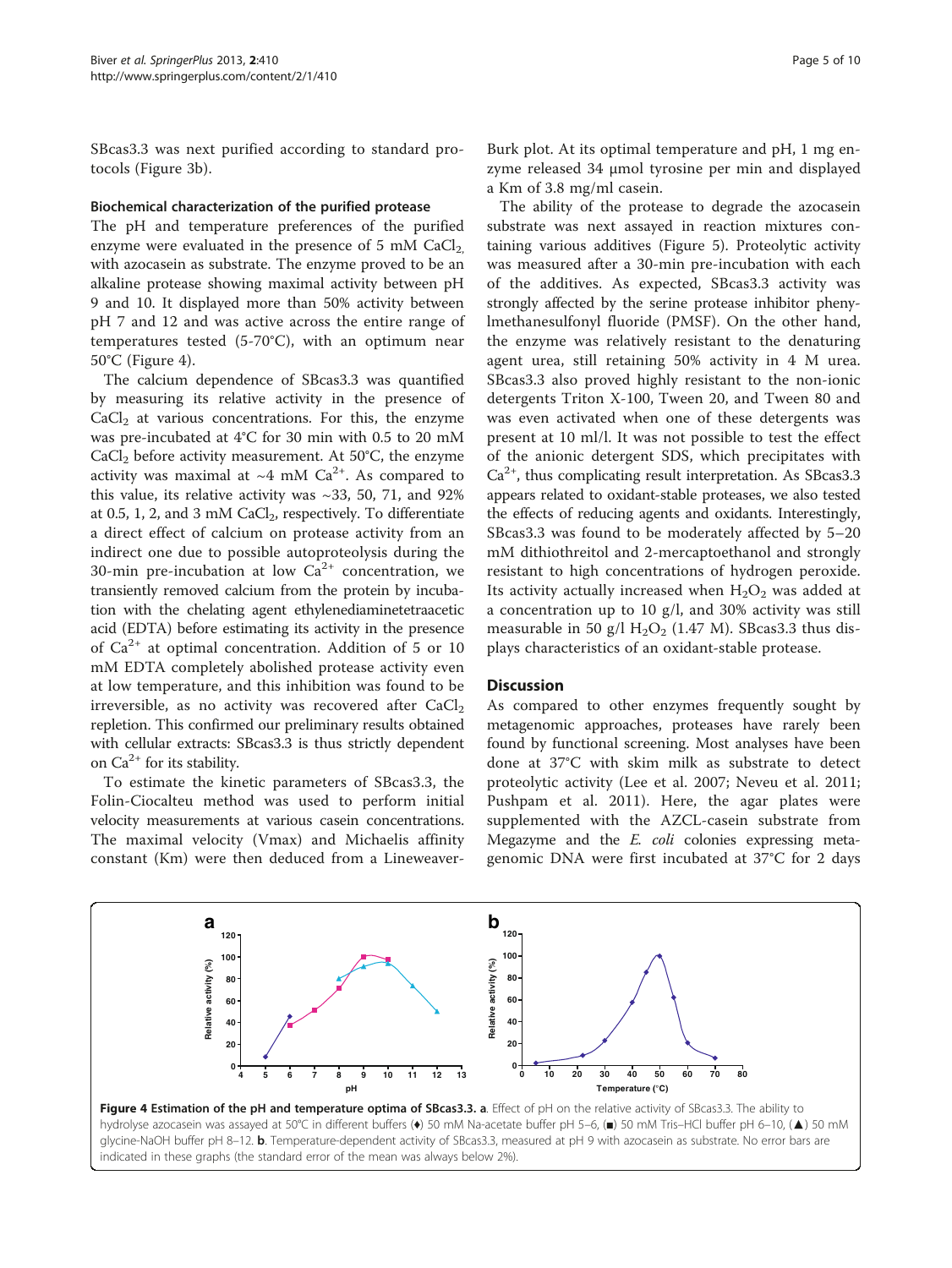<span id="page-5-0"></span>

and then for a few weeks at  $\sim$ 22°C. Screening at low temperature is sometimes used to search for cold-active enzymes (Yu et al. [2011](#page-9-0)), and our study shows it to be useful also for the isolation of meso- or thermophilic enzymes requiring a cofactor for stability. Crystallographic studies have revealed an important structural role for calcium ions in various subtilisin-like proteases, resulting in enhanced thermostability and resistance to autolysis (Briedigkeit and Frömmel [1989;](#page-8-0) Siezen and Leunissen [1997;](#page-9-0) Smith et al. [1999\)](#page-9-0). While  $Ca^{2+}$  only increases the optimal temperature of many proteases and notably KP-43 (from 60 to 70°C) (Saeki et al. [2002](#page-9-0)), the biochemically characterized protease to which SBcas3.3 is most similar, its complete removal by treatment with chelating agents irreversibly denatures some enzymes, such as thermitase (Briedigkeit and Frömmel [1989](#page-8-0)). This is also the case of the newly identified SBcas3.3, which requires  $CaCl<sub>2</sub>$  at ~4 mM concentration for maximal stability.

Another striking difference with KP-43 is that SBcas3.3 is not synthesized with a typical signal peptide and is not secreted into the extracellular medium when overproduced in the heterologous host E. coli, even though its identification during the metagenomic screen clearly indicates that at least a small amount of the protein was present after a few days in the growth medium. Several non-secreted proteins have been identified by functional metagenomics, probably as a result of membrane leakage after prolonged growth (Biver and Vandenbol [2013;](#page-8-0) Phrommao et al. [2011\)](#page-8-0). Its absence in the culture supernatant after one night does not mean, however, that SBcas3.3 is a membrane-anchored or intracellular protease when produced in its original host. It might contain secretion signals not recognized by *E. coli* or by the prediction programs currently available.

Despite these differences between SBcas3.3 and KP-43, easily explainable by the their low similarity (33% identity, 49% similarity), these proteins share several features in addition to the fact that they are produced as large precursors with N-ter parts playing the role of intramolecular chaperones. Both SBcas3.3 and KP-43 have a preference for an alkaline pH (optimum: respectively 9–10 and 11–12) and for relatively high temperatures (optimum: respectively 50 and 60°C). Interestingly, SBcas3.3 is also highly resistant to the oxidizing agent hydrogen peroxide. Most subtilisin-like proteases are rapidly inactivated in the presence of 50 mM  $H<sub>2</sub>O<sub>2</sub>$  (1.7 g/l), notably because of oxidation of a conserved methionine residue adjacent to the catalytic serine (Nonaka et al. [2004\)](#page-8-0). Though SBcas3.3 contains this conserved methionine, it resists  $H_2O_2$  concentrations much higher than 50 mM, and its activity is even enhanced up to 10  $g/I H<sub>2</sub>O<sub>2</sub>$  (0.29 M), in contrast to other oxidant-stable proteases such as AprX from Virgibacillus sp. SK37 (Phrommao et al. [2011](#page-8-0)). The ability to resist oxidizing agents is particularly sought in the detergent industry, which uses oxidants as bleaching agents in an increasing number of products. Several proteases currently used have been genetically engineered to meet this performance requirement, but results are not entirely satisfactory and better enzymes are still sought (Maurer [2004\)](#page-8-0). Though SBcas3.3 meets almost all the requirements for this particular application of proteases (temperature and pH preferences, oxidant stability, detergent resistance), its strict calcium dependence is incompatible with use in most current bleach-based detergents, as these generally contain chelating agents to improve the efficiency of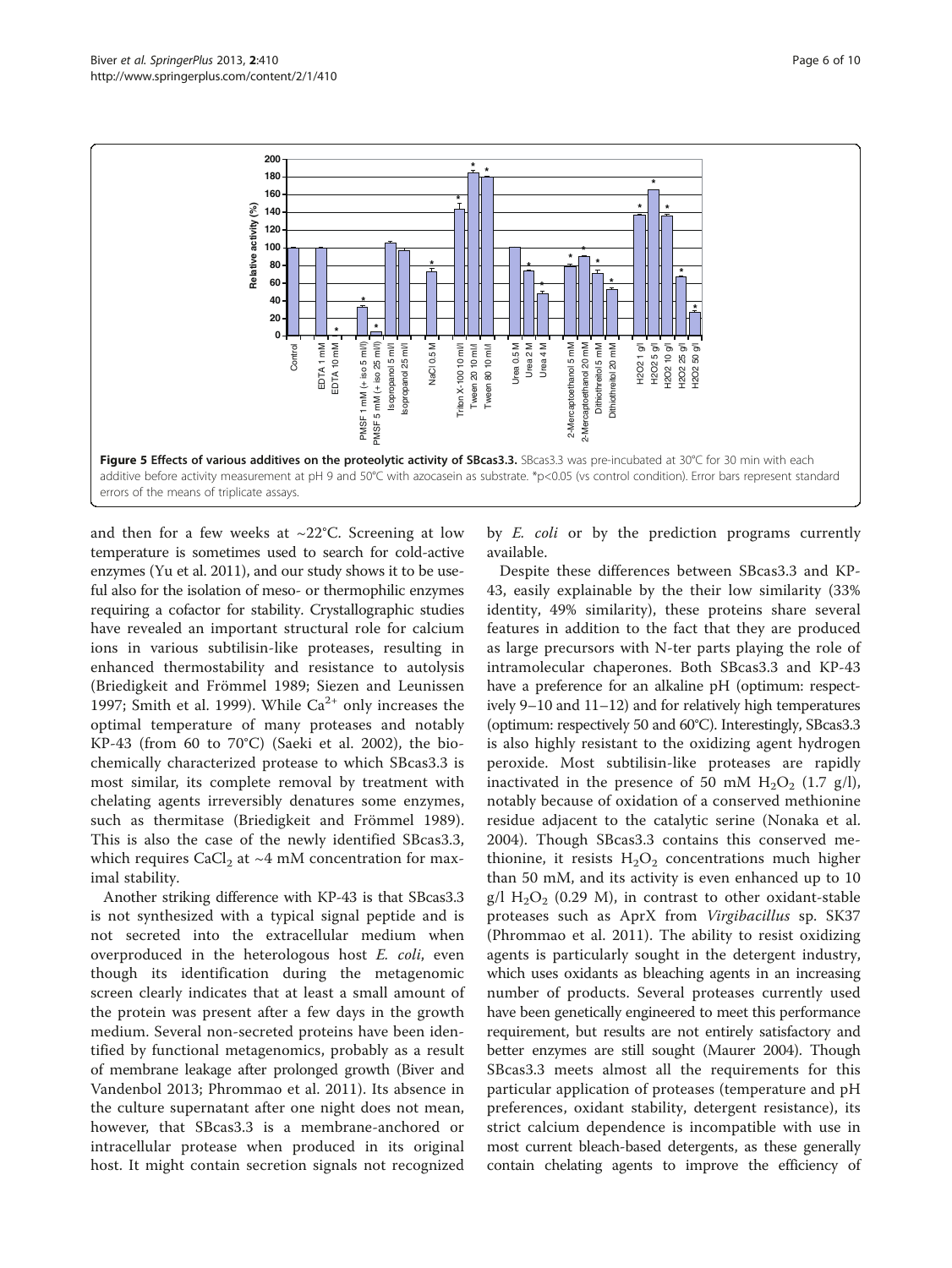anionic detergents. Crystallographic analysis of SBcas3.3 will help understand the determinants of its marked resistance to detergents, denaturing agents, and oxidants, and should be a useful tool for the rational design of a new protein with a minimized calcium requirement.

### Conclusions

Functional screening of a forest-soil metagenomic library allowed the identification of a novel alkaline serine protease showing only low sequence identity to known proteases. The new enzyme is active over a relatively large pH range and displays high resistance to oxidizing agents, making it particularly attractive for various biotechnological applications.

## Materials and methods

## Construction and screening of forest-soil metagenomic libraries

Two forest-soil metagenomic libraries differing in average insert size (7 and 12 kb) were constructed (Biver and Vandenbol [2013\)](#page-8-0) with metagenomic DNA isolated from a soil sample taken from the A horizon of a Belgian deciduous forest. The sample was collected from the upper 5-cm layer below the litter in Groenendaal at the end of October 2010. Environmental DNA was recovered according to a modified protocol based on the direct extraction method of Zhou et al. ([1996](#page-9-0)), with several modifications (described in Biver and Vandenbol [\(2013](#page-8-0))). Briefly, DNA was extracted by a combination of lysozyme, proteinase K, SDS, and incubation at 65°C. The crude lysate was next purified by chloroform–isoamyl alcohol extraction followed by precipitation with PEG/NaCl. Metagenomic DNA was partially digested with Sau3AI, and fragments ranging in size from 4 to 9 kb (smallinsert library) and 9 to 20 kb (medium-insert library), recovered after separation in a 1% low-melting-point agarose gel, were inserted into the BamHI-linearized, dephosphorylated pHT01 vector (MoBiTec). The ligation products were introduced into electrocompetent DH10B Escherichia coli cells (Invitrogen). About 35,000 E. coli colonies from each library (~665 Mb in total) were screened for protease activity by spreading the transformants on 2×YT (2× yeast extract and tryptone) medium (MP Biomedicals) supplemented with 15 g/l agar (Oxoid), 50 μg/ ml ampicillin, and 1 g/l AZCL-casein (Megazyme). This substrate releases a soluble blue dye upon hydrolysis. Colonies producing this activity were identified by a blue halo surrounding them. All plates were incubated at 37°C for 2 days and then transferred to room temperature  $(\sim 22^{\circ}C)$ for three weeks.

#### DNA sequencing and sequence analysis

The insert encoding SBcas3.3 was sequenced at GATC Biotech (Germany) using the Sanger method. Sequence

similarity searches were carried out with the NCBI BlastP program (standard protein blast) and by comparison with proteases of the MEROPS database [\(http://](http://merops.sanger.ac.uk) [merops.sanger.ac.uk](http://merops.sanger.ac.uk)) (Rawlings et al. [2012\)](#page-9-0). Sequence alignments were performed with the ClustalW program (Thompson et al. [1994](#page-9-0)) and phylogenetic analysis was done with MEGA5 (Tamura et al. [2011](#page-9-0)). Signal peptides were predicted with the SignalP 3.0 server (Bendtsen et al. [2004\)](#page-8-0). Theoretical isoelectric points and molecular weights were computed with the ProtParam tool of ExPASy.

### Subcloning in the pET30b expression vector and overexpression in E. coli Rosetta 2 cells

The entire coding sequence of the *SBcas3.3* gene was amplified with Platinum  $Pfx$  DNA Polymerase, 0.5x PCRx Enhancer Solution (Invitrogen), 5'-gggaattcCATA TGGCGCGCGTATTAAAGGTT-3' as forward primer, and 5'-cgcGGATCCTCATCAGTGGTGGTGGTGGTG GTGCGTTCGGCCGACGATCAC-3' as reverse primer. The restriction sites (NdeI, BamHI) used for subcloning are italicized and the histidine tag sequence appears in bold. PCR products were cloned into the  $pET-30b(+)$ vector (Novagen) and the resulting plasmids introduced into E. coli Rosetta 2 (DE3) (Novagen) after checking the inserts by DNA sequencing. The proteolytic activity of transformants was evaluated by spotting 5 μl overnight culture (grown at 37°C in liquid 2×YT medium, 30 μg/ml chloramphenicol and kanamycin) onto solid 2×YT medium (15 g/l agar) supplemented with 10 μM isopropyl β-D-1-thiogalactopyranoside (IPTG) (Fermentas), 1g/l AZCL-casein, and appropriate concentrations of antibiotics (30 μg/ml chloramphenicol and kanamycin). The bacteria were allowed to grow at 37°C for 16 h before transfer to incubators set at various temperatures (4, 22, 29, 37, and 50°C).

Two N-terminally truncated mutants of SBcas3.3 were obtained similarly, using the same reverse primer as for amplification of the full-length protease and 5'-gggaattc CATATGGGATTCAAGATCCTCGATCGTC-3' (cas560) or 5'-gggaattcCATATGGCCATCAAGCGTCCAAGCA-3' (cas516) as forward primer.

For protein size determination by SDS-PAGE, bacteria were grown for 16 h at 25 or 37°C in liquid Terrific Broth (TB) medium (Difco) containing 10 μM IPTG. Cells of 25-ml cultures were harvested and resuspended in 5 ml lysis buffer (20 mM Tris–HCl pH 8, 5 mg/ml lysozyme). After lysis at 22°C for 30 min and subsequent sonication on ice (4  $\times$  5 s, 100 W), the total extracts obtained were centrifuged (10,000 g, 20 min, 4°C) to separate soluble from insoluble proteins (the latter were next resuspended in 5 ml lysis buffer). Each fraction was mixed with an equal volume of Laemmli's sample buffer 2× containing 100 ml/l 2-mercaptoethanol and heated at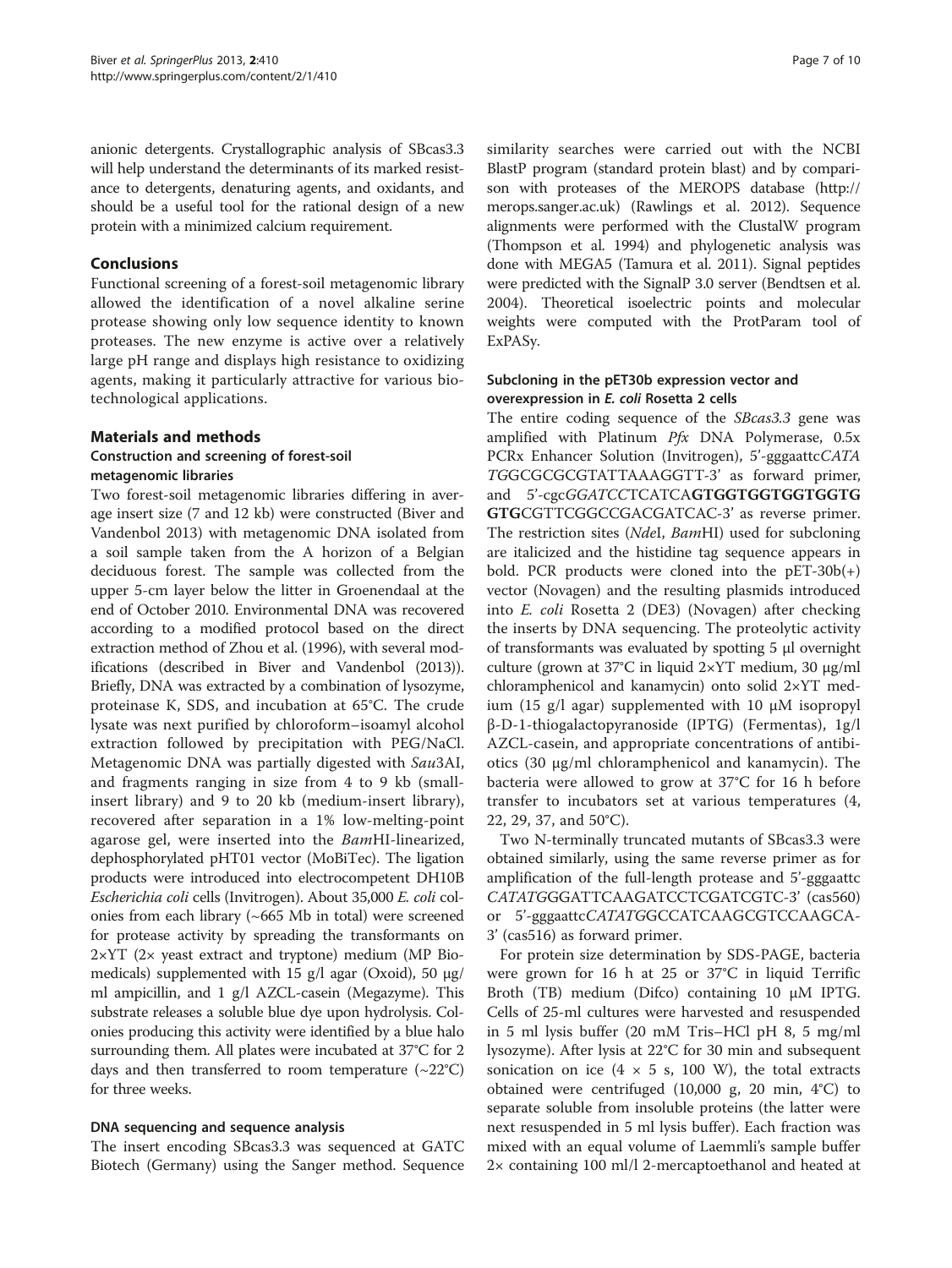95°C for 5 min before electrophoresis. Western blot analysis with anti-His tag antibodies was performed as previously described (Matteotti et al. [2012](#page-8-0)).

## Estimation of the caseinolytic activity of SBcas3.3, cas516 and cas560 on total cell extracts

To better evaluate the activity of SBcas3.3, cas516, and cas560, their ability to degrade the AZCL-casein substrate was also investigated on total extracts of E. coli Rosetta cells. For this, bacteria were grown in liquid TB medium with 10 μM IPTG at various temperatures (16, 25, 30 and 37°C) for 16 h (OD<sub>600nm</sub>  $\sim$  1.5 to 3, depending on the incubation temperature). Total cell extracts were then prepared as described above and diluted twice in 0.1 M buffer (sodium acetate pH 4 to 6, sodium phosphate pH 6 to 8, or Tris–HCl pH 7 to 10) supplemented with 2 g/l AZCL-casein. Incubation was performed on a wheel (2 rpm) at 4, 22, 29, 37, and 50°C until the appearance of the blue colour.

Preliminary information about the calcium requirements of the enzymes was obtained by diluting total cell extracts twice in 0.1 M Tris–HCl pH 9 supplemented with 0 or 10 mM CaCl<sub>2</sub>. This was followed by pre-incubation at 4°C for 0 or 30 min, addition of 1 g/l AZCL-casein, and transfer to 4, 22, 29, 37, or 50°C.

A negative control corresponding to extracts of E. coli Rosetta cells transformed with the empty vector was included in all experiments. No activity was observed under any of the conditions tested.

#### Purification of the recombinant full-length protease

To purify the recombinant protease, an overnight culture of transformed E. coli Rosetta cells was diluted to OD600nm=0.005 in a 250-ml shake flask containing 50 ml TB medium and antibiotics (30 μg/ml chloramphenicol and kanamycin). The culture was grown at 37°C under shaking at 160 rpm until the  $OD_{600nm}$  reached about 0.4. Overproduction was induced by addition of 10 μM IPTG followed by incubation at 25°C for 16 h. Cells were harvested by centrifugation and lysed at 22°C for 30 min in 20 mM Tris–HCl buffer (pH 8) containing 5 mM CaCl<sub>2</sub>, 0.3 M NaCl, 1 ml/l Triton X-100, and 5 mg/ml lysozyme. After sonication on ice  $(4 \times 5 \text{ s}, 100 \text{ W})$ , the lysate was centrifuged at 10,000 g for 20 min (4°C) to separate insoluble from soluble proteins. The soluble fraction, which did not contain SBcas3.3, was discarded and the insoluble fraction containing the active recombinant protease was resuspended in 20 mM Tris–HCl pH 8, 5 mM CaCl<sub>2</sub>, 0.5 M NaCl, 20 ml/l Triton X-100, 1.5 M urea to solubilize the protease. The lysate was then centrifuged again to collect the soluble fraction now containing the protease, which was next purified by Ni-NTA affinity chromatography (Qiagen). For this, the soluble fraction was first diluted to reduce the urea and

Triton X-100 concentrations to 7.5 ml/l and 0.1875 M, respectively, and then incubated overnight at 4°C with 500 μl Ni-NTA agarose pre-equilibrated with binding buffer (20 mM Tris, 5 mM CaCl<sub>2</sub>, 0.5 M NaCl, 7.5 ml/l Triton X-100, 0.1875 M urea, pH 7.5). The resin was recovered by centrifugation at 800 g for 5 min and washed once with binding buffer (flow-through 1) and twice with washing buffer (20 mM Tris, 5 mM  $CaCl<sub>2</sub>$ , 0.5 M NaCl, 20 mM imidazole, pH 7.5) (flow-through 2) before elution with 20 mM Tris, 5 mM  $CaCl<sub>2</sub>$ , 0.5 M NaCl, 175 mM imidazole, pH 7.5 (10 ml). The purified proteins were dialysed at 4°C against 20 mM Tris–HCl  $pH$  7.5 and 5 mM CaCl<sub>2</sub> and analysed by SDS-PAGE.

#### Characterization of the purified protease

Protease activity was estimated by measuring the release of acid-soluble material from azocasein (Sigma-Aldrich). The optimal temperature was determined by incubating 10 μl purified enzyme with 290 μl reaction mix (50 mM Tris–HCl pH 9, 5 mM CaCl<sub>2</sub>, 5 g/l azocasein) at various temperatures from 5 to 70°C. After pre-incubation of the reaction mix, the reaction was started by adding enzyme and stopped after 20 min with 300 μl of 100 g/l ice-cold trichloroacetic acid (TCA). The precipitated proteins were removed by centrifugation at 10,000 g for 10 min (4°C). To increase the sensitivity of the measurement, the supernatant (400 μl) was alkalinized by addition of an equal volume of 2 M NaOH. The mix was centrifuged at  $10,000$  g for 5 min  $(22^{\circ}C)$  to remove any precipitate before estimation of the azo dye concentration at 440 nm. To determine the optimal pH of the enzyme, protease activities were measured at 50°C over a pH range of 5 to 12 in a mix containing 5 mM CaCl<sub>2</sub>, 5 g/l azocasein, and 50 mM buffer (sodium acetate pH 5–6, Tris–HCl pH 6–10 or glycine-NaOH pH 8–12). The effects of several additives (EDTA, PMSF, isopropanol, NaCl, urea, 2-mercaptoethanol, dithiothreitol, and  $H_2O_2$ ) on protease activity were evaluated by pre-incubating the enzyme with each additive (in 50 mM Tris–HCl pH 9 and 5 mM  $CaCl<sub>2</sub>$ ) at 30°C for 30 min before incubation with azocasein (in 50 mM Tris–HCl pH 9 and 5 mM  $CaCl<sub>2</sub>$ ) at 50°C for 20 min. As PMSF has a short half-life at alkaline pH, pre-incubation was done at pH 7.5 instead of 9. The effect of isopropanol was tested because this was the solvent used to prepare the stock solution of PMSF (200 mM) added to the mix. To evaluate the calcium requirements of the purified enzyme, SBcas3.3 was pre-incubated on ice for 30 min with various  $CaCl<sub>2</sub>$ concentrations (0.5 to 20 mM) before measuring its azocaseinolytic activity at 50°C. To see if calcium is required for SBcas3.3 activity or for its stability,  $Ca^{2+}$ was removed from the enzyme by pre-incubation with 5 or 10 mM EDTA for 30 min at 4°C before calcium repletion (at  $4^{\circ}$ C) by dilution in 5 mM CaCl<sub>2</sub> (final EDTA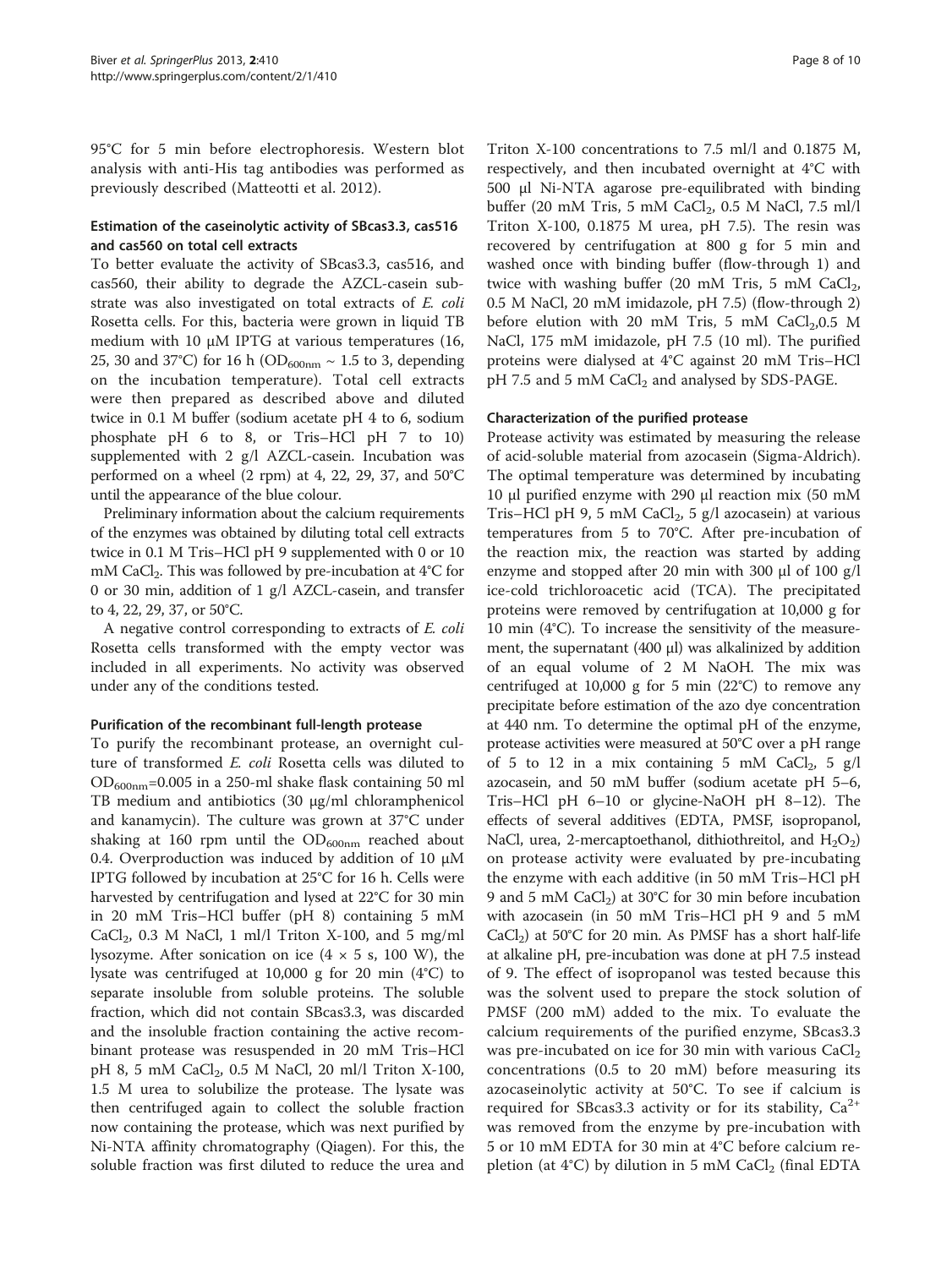<span id="page-8-0"></span>concentration: 0.67 or 1.33 mM). The residual azocaseinolytic activity of SBcas3.3 was measured after 4 hours of calcium repletion and compared with that of the enzyme pre-incubated without EDTA.

To determine the kinetic parameters of SBcas3.3, 10 μl enzyme was incubated for 20 min at 50°C in 50 mM Tris–HCl pH 9, 5 mM  $CaCl<sub>2</sub>$  and casein at various concentrations (0.1-1 g/l). TCA (500  $\mu$ l, 110 mM) was then added to stop the reactions (600 μl). The proteins were removed by centrifugation and the amino acids present in the supernatants quantified by the Folin-Ciocalteu method. For this, the supernatants (500 μl) were incubated at 37°C for 30 min with 1250 μl Na2CO3 0.5 M and 250 μl Folin-Ciocalteu reagent diluted 10× (Sigma-Aldrich) before absorbance measurement at 660 nm. Activities were determined by comparison with a standard curve of L-tyrosine (0–0.2 mM) and expressed in μmol tyrosine released per min per mg protein. A Lineweaver-Burk plot was used to determine Km and Vmax.

All experiments were performed at least twice in triplicate, and the results of one representative experiment are shown. They are expressed as means ± standard error of the mean. Comparisons with the control condition were performed with Student's t-test.

#### Nucleotide sequence accession numbers

The nucleotide sequence of the insert containing the gene encoding the proteolytic activity was deposited in the GenBank database under accession number KC433657.

#### Additional file

[Additional file 1:](http://www.biomedcentral.com/content/supplementary/2193-1801-2-410-S1.pdf) Caseinolytic activity of E. coli Rosetta cells overproducing the full-length protease SBcas3.3 or one of its truncated mutants, cas516 or cas560.

#### Abbreviations

EDTA: Ethylenediaminetetraacetic acid; IPTG: Isopropyl β-D-1 thiogalactopyranoside; Km: Michaelis affinity constant; Ni-NTA: Nickel-nitrilotriacetic acid; OD<sub>600nm</sub>: Optical density measured at 600 nm; PMSF: Phenylmethanesulfonyl fluoride; SDS-PAGE: Sodium dodecyl sulfate polyacrylamide gel electrophoresis; TB: Terrific Broth; TCA: Trichloroacetic acid; Vmax: Maximal velocity; 2xYT: 2x Yeast extract and tryptone.

#### Competing interests

The authors declare that they have no competing interests.

#### Authors' contributions

SB performed the experiments, analysed the data and drafted the manuscript. DP and MV supervised the project. All authors read and approved the final manuscript.

#### Acknowledgements

We thank Renée Martin and Sébastien Steels for technical assistance. Sophie Biver is a Postdoctoral Researcher of the Fonds National de la Recherche Scientifique (F.R.S-FNRS).

Received: 29 May 2013 Accepted: 26 August 2013 Published: 28 August 2013

#### References

- Bendtsen JD, Nielsen H, von Heijne G, Brunak S (2004) Improved prediction of signal peptides: SignalP 3.0. J Mol Biol 340(4):783–795. doi[:10.1016/j.](http://dx.doi.org/10.1016/j.jmb.2004.05.028) [jmb.2004.05.028](http://dx.doi.org/10.1016/j.jmb.2004.05.028)
- Biver S, Vandenbol M (2013) Characterization of three new carboxylic ester hydrolases isolated by functional screening of a forest soil metagenomic library. J Ind Microbiol Biotechnol 40(2):191–200. doi[:10.1007/s10295-012-1217-7](http://dx.doi.org/10.1007/s10295-012-1217-7)
- Biver S, Steels S, Portetelle D, Vandenbol M (2013) Bacillus subtilis as a Tool for Screening Soil Metagenomic Libraries for Antimicrobial Activities. J Microbiol Biotechnol 23(6):850–855
- Blackwell JR, Horgan R (1991) A novel strategy for production of a highly expressed recombinant protein in an active form. FEBS Lett 295(1–3):10–12
- Briedigkeit L, Frömmel C (1989) Calcium ion binding by thermitase. FEBS Lett 253(1,2):83–87
- Chen J, Acton TB, Basu SK, Montelione GT, Inouye M (2002) Enhancement of the solubility of proteins overexpressed in Escherichia coli by heat shock. J Mol Microbiol Biotechnol 4(6):519–524
- Daniel R (2004) The soil metagenome–a rich resource for the discovery of novel natural products. Curr Opin Biotechnol 15(3):199–204. doi[:10.1016/j.](http://dx.doi.org/10.1016/j.copbio.2004.04.005) [copbio.2004.04.005](http://dx.doi.org/10.1016/j.copbio.2004.04.005)
- Daniel R (2005) The metagenomics of soil. Nat Rev Microbiol 3(6):470–478. doi[:10.1038/nrmicro1160](http://dx.doi.org/10.1038/nrmicro1160)
- Duan CJ, Feng JX (2010) Mining metagenomes for novel cellulase genes. Biotechnol Lett 32(12):1765–1775. doi[:10.1007/s10529-010-0356-z](http://dx.doi.org/10.1007/s10529-010-0356-z)
- Fujinami S, Fujisawa M (2010) Industrial applications of alkaliphiles and their enzymes–past, present and future. Environ Technol 31(8–9):845–856. doi[:10.1080/09593331003762807](http://dx.doi.org/10.1080/09593331003762807)
- Gupta R, Beg QK, Lorenz P (2002) Bacterial alkaline proteases: molecular approaches and industrial applications. Appl Microbiol Biotechnol 59(1):15–32. doi:[10.1007/s00253-002-0975-y](http://dx.doi.org/10.1007/s00253-002-0975-y)
- Jones HE, Holland IB, Baker HL, Campbell AK (1999) Slow changes in cytosolic free Ca2+ in Escherichia coli highlight two putative influx mechanisms in response to changes in extracellular calcium. Cell Calcium 25(3):265–274. doi[:10.1054/ceca.1999.0028](http://dx.doi.org/10.1054/ceca.1999.0028)
- Kennedy J, O'Leary ND, Kiran GS, Morrissey JP, O'Gara F, Selvin J, Dobson AD (2011) Functional metagenomic strategies for the discovery of novel enzymes and biosurfactants with biotechnological applications from marine ecosystems. J Appl Microbiol 111(4):787–799. doi:[10.1111/j.1365-](http://dx.doi.org/10.1111/j.1365-2672.2011.05106.x) [2672.2011.05106.x](http://dx.doi.org/10.1111/j.1365-2672.2011.05106.x)
- Lee DG, Jeon JH, Jang MK, Kim NY, Lee JH, Kim SJ, Kim GD, Lee SH (2007) Screening and characterization of a novel fibrinolytic metalloprotease from a metagenomic library. Biotechnol Lett 29(3):465–472. doi[:10.1007/s10529-006-9263-8](http://dx.doi.org/10.1007/s10529-006-9263-8)
- Matteotti C, Bauwens J, Brasseur C, Tarayre C, Thonart P, Destain J, Francis F, Haubruge E, De Pauw E, Portetelle D, Vandenbol M (2012) Identification and characterization of a new xylanase from Gram-positive bacteria isolated from termite gut (Reticulitermes santonensis). Protein Expr Purif 83(2):117–127. doi[:10.1016/j.pep.2012.03.009](http://dx.doi.org/10.1016/j.pep.2012.03.009)
- Maurer KH (2004) Detergent proteases. Curr Opin Biotechnol 15(4):330–334. doi[:10.1016/j.copbio.2004.06.005](http://dx.doi.org/10.1016/j.copbio.2004.06.005)
- Neveu J, Regeard C, DuBow MS (2011) Isolation and characterization of two serine proteases from metagenomic libraries of the Gobi and Death Valley deserts. Appl Microbiol Biotechnol 91(3):635–644. doi[:10.1007/s00253-011-3256-9](http://dx.doi.org/10.1007/s00253-011-3256-9)
- Nimchua T, Thongaram T, Uengwetwanit T, Pongpattanakitshote S, Eurwilaichitr L (2012) Metagenomic analysis of novel lignocellulose-degrading enzymes from higher termite guts inhabiting microbes. J Microbiol Biotechnol 22(4):462–469
- Nonaka T, Fujihashi M, Kita A, Saeki K, Ito S, Horikoshi K, Miki K (2004) The crystal structure of an oxidatively stable subtilisin-like alkaline serine protease, KP-43, with a C-terminal beta-barrel domain. J Biol Chem 279(45):47344–47351. doi[:10.1074/jbc.M409089200](http://dx.doi.org/10.1074/jbc.M409089200)
- Phrommao E, Yongsawatdigul J, Rodtong S, Yamabhai M (2011) A novel subtilase with NaCl-activated and oxidant-stable activity from Virgibacillus sp. SK37. BMC Biotechnol 11:65
- Pushpam PL, Rajesh T, Gunasekaran P (2011) Identification and characterization of alkaline serine protease from goat skin surface metagenome. AMB Express 1(1):3. doi[:10.1186/2191-0855-1-3](http://dx.doi.org/10.1186/2191-0855-1-3)
- Rao MB, Tanksale AM, Ghatge MS, Deshpande VV (1998) Molecular and biotechnological aspects of microbial proteases. Microbiol Mol Biol Rev 62(3):597–635